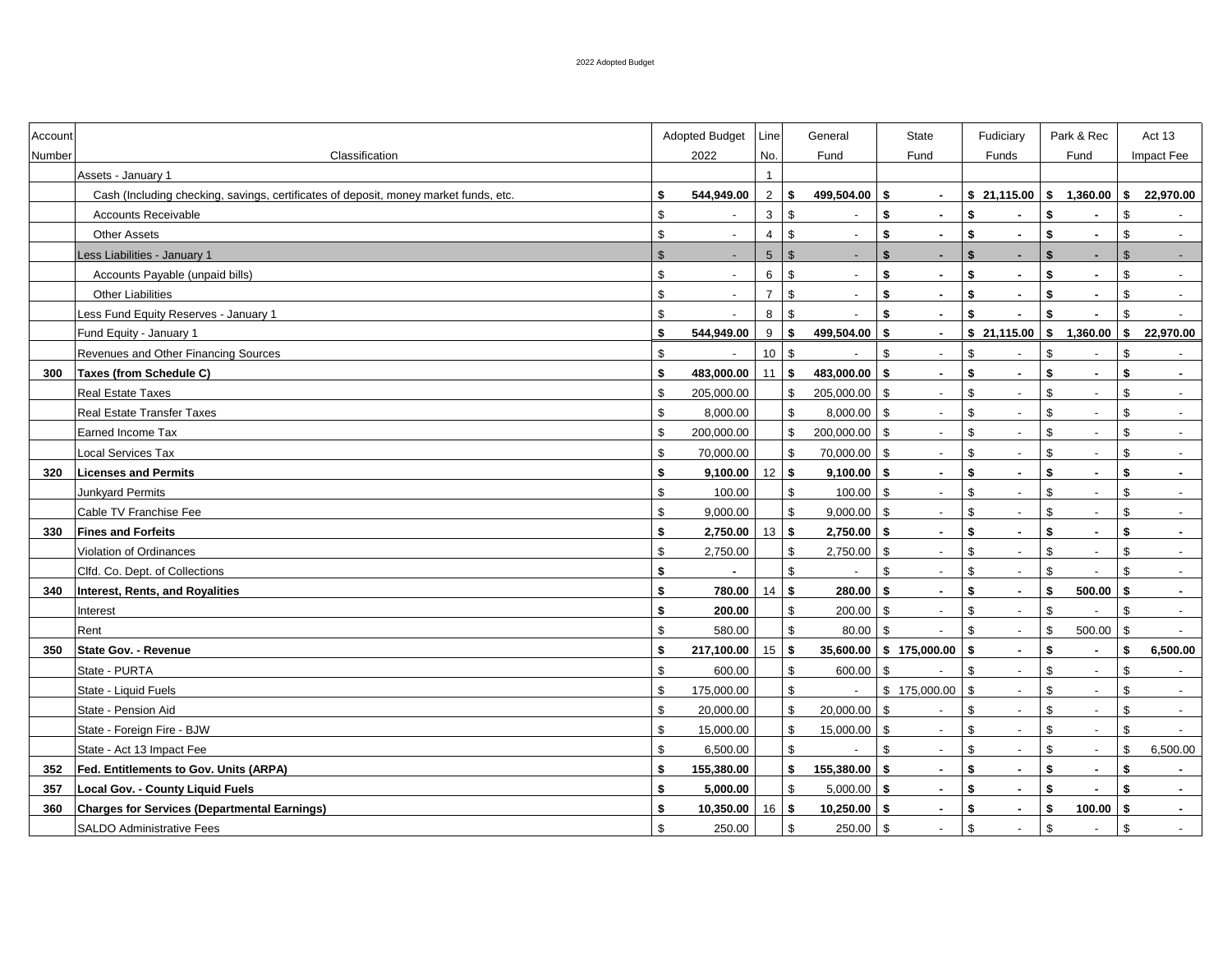| Account |                                                                                                       |                | Adopted Budget           | Line | General                                             |                           | <b>State</b>             |                | Fudiciary                                | Park & Rec     |                          | Act 13 |                             |
|---------|-------------------------------------------------------------------------------------------------------|----------------|--------------------------|------|-----------------------------------------------------|---------------------------|--------------------------|----------------|------------------------------------------|----------------|--------------------------|--------|-----------------------------|
| Number  | Classification                                                                                        |                | 2022                     | No.  | Fund                                                |                           | Fund                     |                | Funds                                    |                | Fund                     |        | Impact Fee                  |
|         | Engr. Review & Site Inspection                                                                        | $\mathfrak{L}$ | $\overline{a}$           |      | $\mathsf{\$}$                                       | \$                        | $\overline{a}$           | \$             | $\overline{a}$                           | \$             | $\overline{a}$           | \$     |                             |
|         | Fire Escrow Money                                                                                     | \$             |                          |      | $\mathfrak s$                                       | \$                        | $\sim$                   | \$             | $\overline{a}$                           | \$             | $\overline{\phantom{a}}$ | \$     | $\mathcal{L}^{\mathcal{A}}$ |
|         | <b>Building Permits</b>                                                                               | $\mathfrak s$  | 1,000.00                 |      | $\$$<br>1,000.00                                    | $\mathfrak{S}$            | $\blacksquare$           | \$             | $\overline{\phantom{a}}$                 | \$             | $\sim$                   | \$     | $\overline{\phantom{a}}$    |
|         | <b>Sewage Permits</b>                                                                                 | \$             |                          |      | $\boldsymbol{\mathsf{S}}$                           | \$                        | $\blacksquare$           | \$             | $\sim$                                   | \$             | $\overline{\phantom{a}}$ | \$     | $\overline{\phantom{a}}$    |
|         | Road Occupancy Permits                                                                                | \$             | $\overline{\phantom{a}}$ |      | \$<br>$\overline{\phantom{a}}$                      | \$                        | $\blacksquare$           | $\mathfrak{s}$ | $\mathcal{L}$                            | \$             | $\overline{\phantom{a}}$ | \$     | $\blacksquare$              |
|         | <b>Additional Sewage Fees</b>                                                                         | \$             |                          |      | $\mathfrak s$                                       | $\mathfrak{L}$            | $\sim$                   | $\mathfrak{s}$ | $\sim$                                   | \$             | $\sim$                   | \$     | $\overline{a}$              |
|         | <b>SFTF Fees</b>                                                                                      | $\mathbb{S}$   | 9,000.00                 |      | $\mathfrak s$<br>9,000.00                           | $\mathbf{s}$              | $\overline{\phantom{a}}$ | \$             | $\sim$                                   | $\mathfrak{S}$ | $\overline{\phantom{a}}$ | \$     | $\sim$                      |
|         | Culture - Recreation                                                                                  | $\mathfrak{S}$ | 100.00                   |      | $\mathfrak s$                                       | $\mathbb S$               | $\overline{\phantom{a}}$ | \$             | $\sim$                                   | $\mathfrak{S}$ | $100.00$ \$              |        | $\blacksquare$              |
| 378     | <b>Water System</b>                                                                                   | s.             | ÷.                       | 17   | $\mathfrak{S}$                                      | \$                        | $\mathbf{r}$             | \$             | $\blacksquare$                           | $\mathbb{S}$   |                          | \$     | $\mathbf{r}$                |
| 380     | <b>Miscellaneous Revenue</b>                                                                          | \$             | 10,600.00                | 18   | \$<br>10,500.00                                     | S.                        | ×.                       | \$             | $\mathbf{r}$                             | \$             | 100.00                   | \$     | ä,                          |
|         | <b>Street Lights</b>                                                                                  | $\mathfrak s$  | 5,500.00                 |      | $\boldsymbol{\mathsf{S}}$<br>5,500.00               | \$                        | $\sim$                   | \$             | $\blacksquare$                           | \$             | $\overline{\phantom{a}}$ | \$     | $\mathbf{r}$                |
|         | <b>Fire Hydrants</b>                                                                                  | $\mathbb{S}$   | 5,000.00                 |      | $\mathfrak s$<br>5,000.00                           | \$                        | $\blacksquare$           | \$             | $\overline{\phantom{a}}$                 | $\mathfrak{S}$ |                          | \$     |                             |
|         | <b>Contributions and Donations</b>                                                                    | $\mathbb{S}$   | 100.00                   |      | $\mathfrak{S}$                                      | \$                        | $\blacksquare$           | \$             | $\blacksquare$                           | \$             | 100.00                   | \$     | $\blacksquare$              |
| 390     | <b>Other Financing Sources</b>                                                                        | \$             |                          | 19   | \$<br>$\sim$                                        | \$                        | $\blacksquare$           | \$             | $\blacksquare$                           | \$             | $\blacksquare$           | \$     | $\sim$                      |
|         | Proceeds from Fixed Asset Disposal                                                                    | \$             | $\sim$                   |      | $\mathfrak s$                                       | $\boldsymbol{\mathsf{S}}$ | $\overline{\phantom{a}}$ | \$             | $\overline{\phantom{a}}$                 | \$             | $\overline{\phantom{a}}$ | \$     | $\blacksquare$              |
|         | <b>Interfund Operation Transfers</b>                                                                  | s.             | $\sim$                   |      | $\sqrt[6]{\frac{1}{2}}$<br>$\overline{\phantom{a}}$ | \$                        | $\blacksquare$           | \$             | $\mathcal{L}$                            | $\mathfrak{S}$ | $\sim$                   | \$     | $\sim$                      |
|         | Proceeds of Long Term Debt                                                                            | s.             | $\sim$                   |      | $\mathfrak s$<br>$\overline{\phantom{a}}$           | \$                        | $\overline{\phantom{a}}$ | \$             | $\sim$                                   | $\mathfrak{S}$ | $\sim$                   | \$     | $\sim$                      |
|         | Refunds                                                                                               | \$             | $\sim$                   |      | $\mathfrak{S}$                                      | $\mathfrak{S}$            | $\blacksquare$           | \$             | $\mathcal{L}$                            | $\mathfrak{S}$ | $\blacksquare$           | \$     | $\sim$                      |
|         | Total Revenues and Other Financing Sources                                                            | \$             | 738,680.00               | 20   | 556,480.00<br>S.                                    |                           | \$175,000.00             | \$             | $\blacksquare$                           | \$             | 700.00                   | \$     | 6,500.00                    |
|         | Totals Available for Appropriation                                                                    | \$             | 1,283,629.00             | 21   | \$1,055,984.00                                      |                           | \$175,000.00             |                | $$21,115.00 \;   \; $2,060.00 \;   \; $$ |                |                          |        | 29,470.00                   |
|         | Expenditures or Expenses and other Financing Uses                                                     |                |                          |      |                                                     |                           |                          |                |                                          |                |                          |        |                             |
| 400     | <b>General Government</b>                                                                             | \$             | 89,980.00                | 22   | $\sqrt{2}$<br>89,980.00                             | \$                        | $\sim$                   | \$             | $\sim$                                   | \$             | $\sim$                   | \$     | $\sim$                      |
|         | <b>Supervisors Meeting Pay</b>                                                                        | $\mathfrak s$  | 2,100.00                 |      | \$<br>2,100.00                                      | \$                        | $\overline{\phantom{a}}$ | \$             | $\sim$                                   | $$\mathbb{S}$$ | $\sim$                   | \$     | $\blacksquare$              |
|         | <b>Supervisor Meals</b>                                                                               | $\mathfrak s$  |                          |      | $\sqrt[6]{\frac{1}{2}}$                             | $\mathbb{S}$              | $\overline{\phantom{a}}$ | \$             | $\sim$                                   | $$\mathbb{S}$$ | $\sim$                   | \$     | $\overline{\phantom{a}}$    |
|         | <b>Professional Services</b>                                                                          | $\mathfrak{S}$ | 700.00                   |      | $\mathfrak s$<br>700.00                             | $\mathfrak s$             | $\mathbf{r}$             | \$             | $\sim$                                   | $$\mathbb{S}$$ | $\overline{\phantom{a}}$ | \$     | $\sim$                      |
|         | <b>Cellular Phone Charges</b>                                                                         | $\mathfrak s$  |                          |      | $\mathfrak s$                                       | $\mathfrak{L}$            | $\mathbf{r}$             | \$             | $\mathcal{L}^{\pm}$                      | \$             | $\overline{\phantom{a}}$ | \$     | $\mathbf{r}$                |
|         | <b>Public Officials Mileage</b>                                                                       | $\mathfrak s$  | 50.00                    |      | $\mathfrak s$<br>50.00                              | \$                        | $\blacksquare$           | \$             | $\blacksquare$                           | \$             | $\overline{\phantom{a}}$ | \$     | $\blacksquare$              |
|         | Dues, Memberships, Subscriptions                                                                      | \$             | 180.00                   |      | $\sqrt[6]{\frac{1}{2}}$<br>180.00                   | \$                        | $\overline{\phantom{a}}$ | \$             | $\blacksquare$                           | \$             | $\sim$                   | \$     | $\blacksquare$              |
|         | Meetings & Conferences                                                                                | $$\mathbb{S}$$ | 100.00                   |      | $\sqrt[6]{\frac{1}{2}}$<br>100.00                   | \$                        | $\blacksquare$           | \$             | $\overline{\phantom{a}}$                 | \$             | $\sim$                   | \$     | $\blacksquare$              |
|         | <b>Auditors</b>                                                                                       | $\mathfrak s$  | 100.00                   |      | $\mathfrak s$<br>100.00                             | $\mathbf{s}$              | $\blacksquare$           | \$             | $\sim$                                   | \$             | $\overline{\phantom{a}}$ | \$     | $\blacksquare$              |
|         | <b>Tax Collector Fees</b>                                                                             | \$             | 12,225.00                |      | $\mathfrak{S}$<br>12,225.00                         | \$                        | $\sim$                   | \$             | $\overline{\phantom{a}}$                 | \$             | $\overline{\phantom{a}}$ | \$     | $\sim$                      |
|         | Solicitor Fees                                                                                        | \$             | 1,225.00                 |      | $\mathfrak s$<br>1,225.00                           | \$                        | $\overline{\phantom{a}}$ | \$             | $\overline{\phantom{a}}$                 | \$             | $\overline{\phantom{a}}$ | \$     | $\overline{\phantom{a}}$    |
|         | Secretary/Treasurer(Meeting Pay, Regular Wages, Mileage, Treasurer's Bond)                            | \$             | 37,300.00                |      | $\mathbb{S}$<br>37,300.00                           | \$                        | $\blacksquare$           | \$             | $\overline{\phantom{a}}$                 | \$             | $\sim$                   | \$     | $\sim$                      |
|         | Office Supplies, Equipment, Equip. Repairs, Drug & Alcohol Testing, Postage, Advertising, Notary Fees | $\mathbf{s}$   | 6,000.00                 |      | $\mathfrak{S}$<br>6,000.00                          | $\mathfrak{L}$            | $\sim$                   | \$             | $\overline{\phantom{a}}$                 | \$             | $\overline{\phantom{a}}$ | \$     | $\sim$                      |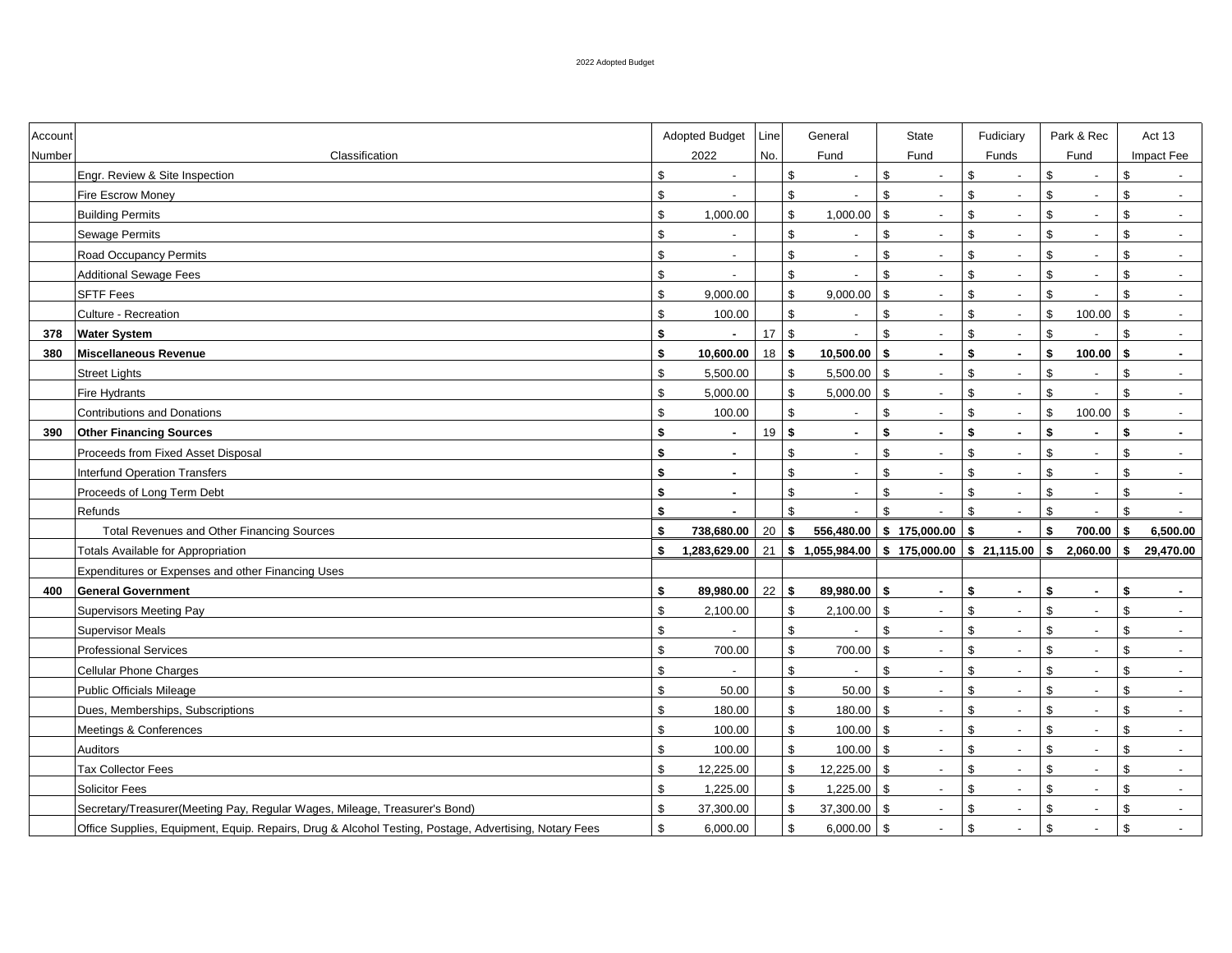| Account |                                                    |                | Adopted Budget<br>Line   |               | General                              |                         | <b>State</b>             |               | Fudiciary                |                | Park & Rec               | Act 13                         |  |
|---------|----------------------------------------------------|----------------|--------------------------|---------------|--------------------------------------|-------------------------|--------------------------|---------------|--------------------------|----------------|--------------------------|--------------------------------|--|
| Number  | Classification                                     |                | 2022<br>No.              |               | Fund                                 |                         | Fund                     | Funds         |                          |                | Fund                     | Impact Fee                     |  |
|         | <b>Engineering Fees</b>                            | $\mathfrak{S}$ | 30,000.00                |               | $\mathbb{S}$<br>30,000.00            | $\mathfrak{S}$          | $\sim$                   | $\mathbb{S}$  | $\sim$                   | $\mathfrak{S}$ | $\overline{\phantom{a}}$ | \$<br>$\sim$                   |  |
| 409     | <b>Building</b>                                    | \$             | 10,150.00                | 23            | 10,150.00<br>\$                      | S.                      | $\mathbf{r}$             | \$            | $\mathbf{r}$             | \$             | $\sim$                   | \$<br>$\sim$                   |  |
|         | Supplies                                           | $\mathfrak{S}$ | 450.00                   |               | $\mathfrak{S}$<br>450.00             | \$                      | $\blacksquare$           | $\mathbb{S}$  | $\sim$                   | $\mathfrak{S}$ |                          | \$<br>$\overline{\phantom{a}}$ |  |
|         | Heating                                            | \$             | 2,000.00                 |               | $\mathbb{S}$<br>2,000.00             | $\mathfrak{S}$          | $\blacksquare$           | $\mathbb{S}$  | $\blacksquare$           | $\mathbb{S}$   | $\overline{\phantom{a}}$ | \$<br>$\sim$                   |  |
|         | <b>Building Repair and Maintenance</b>             | $$\mathbb{S}$$ | 1,000.00                 |               | $\mathfrak{S}$<br>1,000.00           | \$                      | $\sim$                   | \$            | $\sim$                   | $\mathfrak{S}$ | $\overline{\phantom{a}}$ | \$<br>$\sim$                   |  |
|         | Equipment                                          | $\mathfrak s$  | 500.00                   |               | $\mathfrak s$<br>500.00              | \$                      | $\sim$                   | \$            | $\sim$                   | $\mathbb{S}$   | $\overline{\phantom{a}}$ | \$<br>$\sim$                   |  |
|         | <b>Professional Services</b>                       | $\mathfrak s$  | 750.00                   |               | \$<br>750.00                         | $\sqrt{3}$              | $\overline{\phantom{a}}$ | \$            | $\sim$                   | \$             | $\overline{\phantom{a}}$ | \$<br>$\sim$                   |  |
|         | Telephone                                          | \$             | 1,000.00                 |               | \$<br>1,000.00                       | $\mathfrak s$           | $\overline{\phantom{a}}$ | \$            | $\sim$                   | \$             | $\overline{\phantom{a}}$ | \$<br>$\overline{\phantom{a}}$ |  |
|         | Electricity                                        | $$\mathbb{S}$$ | 3,000.00                 |               | \$<br>3,000.00                       | $\mathfrak s$           | $\overline{\phantom{a}}$ | \$            | $\sim$                   | \$             | $\overline{\phantom{a}}$ | \$<br>$\sim$                   |  |
|         | Garbage                                            | \$             | 450.00                   |               | \$<br>450.00                         | \$                      | $\overline{\phantom{a}}$ | \$            | $\sim$                   | \$             | $\overline{\phantom{a}}$ | \$<br>$\sim$                   |  |
|         | Water System                                       | \$             | 500.00                   |               | $\sqrt[6]{\frac{1}{2}}$<br>500.00    | \$                      | $\overline{\phantom{a}}$ | \$            | $\overline{a}$           | \$             |                          | \$<br>$\overline{\phantom{a}}$ |  |
|         | Sewage                                             | \$             |                          |               | $\sqrt[6]{\frac{1}{2}}$              | $\,$                    | $\blacksquare$           | $\,$          | $\overline{\phantom{a}}$ | \$             | $\overline{\phantom{a}}$ | \$<br>$\overline{\phantom{a}}$ |  |
|         | <b>Rental of Runners</b>                           | \$             | 500.00                   |               | $\sqrt[6]{\frac{1}{2}}$<br>500.00    | $\mathfrak{S}$          | $\overline{\phantom{a}}$ | $\mathfrak s$ | $\blacksquare$           | $\mathbb{S}$   | $\overline{\phantom{a}}$ | \$<br>$\overline{\phantom{a}}$ |  |
| 410     | Public Safety (Protection to Persons and Property) | \$             | 64,200.00                | 24            | $\mathbf{s}$<br>64,200.00            | $\mathbf{s}$            | $\sim$                   | \$            | $\blacksquare$           | \$             | $\sim$                   | \$<br>$\sim$                   |  |
|         | Fire Hydrants                                      | $$\mathbb{S}$$ | 3,500.00                 |               | $\mathfrak s$<br>3,500.00            | $\mathfrak s$           | $\sim$                   | $\mathfrak s$ | $\sim$                   | \$             | $\overline{\phantom{a}}$ | \$<br>$\sim$                   |  |
|         | <b>BJW Insurance Buildings &amp; Equipment</b>     | \$             | 10,000.00                |               | $\mathfrak s$<br>10,000.00           | $\mathfrak s$           | $\sim$                   | $\mathfrak s$ | $\blacksquare$           | $\mathbb{S}$   | $\sim$                   | \$<br>$\overline{\phantom{a}}$ |  |
|         | <b>BJW Workmen's Compensation</b>                  | \$             | 12,500.00                |               | $\sqrt[6]{\frac{1}{2}}$<br>12,500.00 | $\mathfrak{S}$          | $\sim$                   | $\mathfrak s$ | $\blacksquare$           | $\mathbb{S}$   | $\overline{\phantom{a}}$ | \$<br>$\overline{\phantom{a}}$ |  |
|         | <b>BJW LST</b>                                     | $$\mathbb{S}$$ | 23,000.00                |               | \$<br>23,000.00                      | $\mathfrak{S}$          | $\blacksquare$           | \$            | $\mathbf{L}$             | $\mathbb{S}$   | $\overline{\phantom{a}}$ | \$<br>$\sim$                   |  |
|         | Donations & Foreign Fire                           | \$             | 15,000.00                |               | \$<br>15,000.00                      | \$                      | $\overline{\phantom{a}}$ | \$            | $\blacksquare$           | \$             | $\overline{\phantom{a}}$ | \$<br>$\blacksquare$           |  |
|         | Sewage Enforcement Officer                         | \$             |                          |               | $\boldsymbol{\mathsf{S}}$            | $\mathfrak{S}$          | $\overline{\phantom{a}}$ | $\mathfrak s$ | $\overline{\phantom{a}}$ | \$             | $\overline{\phantom{a}}$ | \$<br>$\blacksquare$           |  |
|         | PA One Calls                                       | $\,$           | 200.00                   |               | $$\mathbb{S}$$<br>200.00             | $\sqrt[6]{3}$           | $\blacksquare$           | $\,$          | $\blacksquare$           | \$             | $\sim$                   | \$<br>$\blacksquare$           |  |
|         | <b>Illegal Dumping Enforcement</b>                 | $\,$           |                          |               | $\boldsymbol{\mathsf{S}}$            | $\sqrt[6]{\frac{1}{2}}$ | $\blacksquare$           | $\,$          | $\sim$                   | \$             | $\sim$                   | \$<br>$\overline{\phantom{a}}$ |  |
| 420     | <b>Health and Welfare</b>                          | \$             | 125.00                   | $25 \quad$ \$ | 125.00                               | \$                      | $\sim$                   | \$            | $\sim$                   | \$             | $\sim$                   | \$<br>$\bullet$                |  |
|         | <b>Medical Supplies</b>                            | $\,$           | 125.00                   |               | $\,$<br>125.00                       | $\sqrt[6]{3}$           | $\sim$                   | \$            | $\sim$                   | \$             | $\overline{\phantom{a}}$ | \$<br>$\sim$                   |  |
|         | <b>Public Works</b>                                | \$             |                          |               | $\mathfrak{s}$                       | $\mathfrak{S}$          | $\sim$                   | \$            | $\sim$                   | \$             | $\overline{\phantom{a}}$ | \$<br>$\overline{\phantom{a}}$ |  |
| 429     | <b>Sanitation</b>                                  | \$             | 11,425.00                | 26            | $\mathbf{s}$<br>11,425.00            | $\mathbf{s}$            | $\mathbf{r}$             | \$            | $\blacksquare$           | \$             | $\sim$                   | \$<br>$\sim$                   |  |
|         | <b>SFTF Wages</b>                                  | $$\mathbb{S}$$ | 3,000.00                 |               | $\mathfrak{S}$<br>3,000.00           | $\mathfrak s$           | $\overline{\phantom{a}}$ | \$            | $\blacksquare$           | $\mathbb{S}$   | $\overline{a}$           | \$<br>$\overline{\phantom{a}}$ |  |
|         | <b>SFTF Supplies</b>                               | $\mathbb{S}$   | 2,500.00                 |               | $\mathbb{S}$<br>2,500.00             | \$                      | $\blacksquare$           | $\mathbb{S}$  | $\blacksquare$           | $\mathbb{S}$   | $\blacksquare$           | \$<br>$\blacksquare$           |  |
|         | <b>SFTF Repairs</b>                                | $$\mathbb{S}$$ |                          |               | \$                                   | $\mathfrak{S}$          | $\blacksquare$           | $\mathfrak s$ | $\overline{\phantom{a}}$ | $\mathbb{S}$   | $\blacksquare$           | \$<br>$\overline{\phantom{a}}$ |  |
|         | <b>SFTF Testing</b>                                | $$\mathbb{S}$$ | 1,500.00                 |               | $\mathfrak s$<br>1,500.00            | $\mathbf{s}$            | $\blacksquare$           | $\mathbb{S}$  | $\blacksquare$           | $\mathbb{S}$   |                          | \$<br>$\sim$                   |  |
|         | <b>SFTF Mileage</b>                                | $\mathfrak s$  | 600.00                   |               | $\mathfrak s$<br>600.00              | \$                      | $\overline{\phantom{a}}$ | \$            | $\overline{\phantom{a}}$ | \$             | $\overline{\phantom{a}}$ | \$<br>$\sim$                   |  |
|         | SFTF Solid Waste Removal                           | $\mathfrak{S}$ | 3,825.00                 |               | $\mathfrak s$<br>3,825.00            | \$                      | $\blacksquare$           | \$            | $\overline{\phantom{a}}$ | \$             | $\overline{\phantom{a}}$ | \$<br>$\overline{\phantom{a}}$ |  |
|         | <b>SFTF Court Costs</b>                            | \$             | $\overline{\phantom{a}}$ |               | \$<br>$\overline{\phantom{a}}$       | \$                      | $\sim$                   | \$            | $\sim$                   | \$             | $\overline{\phantom{a}}$ | \$<br>$\sim$                   |  |
|         | <b>SFTF Engineers Annual Report</b>                | $\mathfrak{S}$ | $\overline{\phantom{a}}$ |               | \$<br>$\sim$                         | \$                      | $\blacksquare$           | $\mathfrak s$ | $\sim$                   | $\mathbb{S}$   | $\overline{\phantom{a}}$ | \$<br>$\sim$                   |  |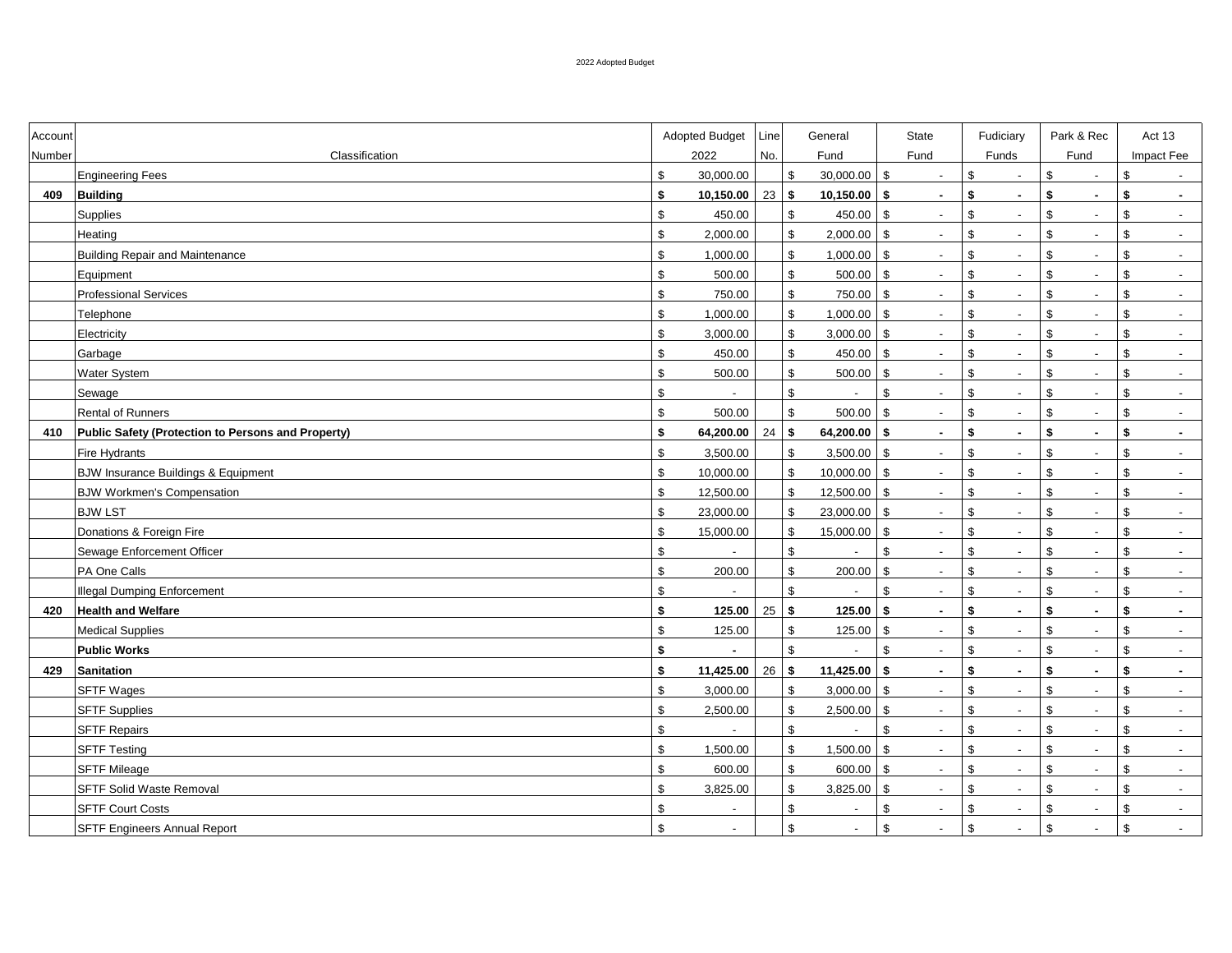| Account |                                                                               |                | <b>Adopted Budget</b> | Line                         |                         | General        |                | State                    |               | Fudiciary                   |                | Park & Rec               |              | Act 13                   |
|---------|-------------------------------------------------------------------------------|----------------|-----------------------|------------------------------|-------------------------|----------------|----------------|--------------------------|---------------|-----------------------------|----------------|--------------------------|--------------|--------------------------|
| Number  | Classification                                                                |                | 2022                  | No.                          |                         | Fund           |                | Fund                     |               | Funds                       |                | Fund                     |              | Impact Fee               |
| 430     | <b>Highways, Roads, and Streets</b>                                           | \$             | 85,100.00             | 27                           | $\mathbf{s}$            | 85,100.00      | S.             | $\overline{a}$           | \$            | $\overline{a}$              | \$             | $\sim$                   | \$           |                          |
|         | Uniform Rental                                                                | \$             | 1,200.00              |                              | \$                      | 1,200.00       | S.             | $\sim$                   | \$            | $\mathbf{r}$                | \$             | $\sim$                   | \$           | $\sim$                   |
|         | Small Tools & Minor Equipment                                                 | $$\mathbb{S}$$ | 1,000.00              |                              | $\mathfrak s$           | 1,000.00       | \$             | $\blacksquare$           | $\mathfrak s$ | $\overline{\phantom{a}}$    | \$             | $\overline{\phantom{a}}$ | \$           | $\overline{\phantom{a}}$ |
|         | Major Equipment Purchase                                                      | $$\mathbb{S}$$ | 45,000.00             |                              | \$                      | 45,000.00      | \$             | $\blacksquare$           | $\mathfrak s$ | $\overline{\phantom{a}}$    | $\mathbb{S}$   |                          | \$           |                          |
|         | Minor Equipment Purchase (plows, tire chains, etc.)                           | \$             | 7,500.00              |                              | \$                      | 7,500.00       | \$             | $\blacksquare$           | \$            | $\blacksquare$              | $\mathbb{S}$   |                          | \$           | $\blacksquare$           |
|         | Winter Maintenance Overtime                                                   | $$\mathbb{S}$$ | 3,000.00              |                              | \$                      | 3,000.00       | \$             | $\overline{\phantom{a}}$ | \$            | $\blacksquare$              | \$             | $\overline{\phantom{a}}$ | \$           | $\blacksquare$           |
|         | Salt                                                                          | $$\mathbb{S}$$ | 15,000.00             |                              | \$                      | 15,000.00      | \$             | $\blacksquare$           | \$            | $\sim$                      | \$             | $\overline{\phantom{a}}$ | \$           | $\sim$                   |
|         | Traffic Lights & Street Signs                                                 | $$\mathbb{S}$$ | 2,250.00              |                              | \$                      | 2,250.00       | $\sqrt[6]{3}$  | $\blacksquare$           | \$            | $\blacksquare$              | \$             | $\overline{\phantom{a}}$ | \$           | $\overline{\phantom{a}}$ |
|         | Radio Tower Lease                                                             | $$\mathbb{S}$$ | 2,400.00              |                              | $\mathfrak s$           | 2,400.00       | $\mathfrak s$  | $\overline{\phantom{a}}$ | $\mathfrak s$ | $\blacksquare$              | $\mathbb{S}$   | $\overline{\phantom{a}}$ | \$           | $\blacksquare$           |
|         | <b>Cleaning of Streets and Gutters</b>                                        | $$\mathbb{S}$$ | 2,000.00              |                              | \$                      | 2,000.00       | $\mathfrak s$  | $\overline{\phantom{a}}$ | $\mathfrak s$ | $\sim$                      | $\mathbb{S}$   | $\overline{\phantom{a}}$ | \$           | $\blacksquare$           |
|         | <b>Street Lights</b>                                                          | $$\mathbb{S}$$ | 5,750.00              |                              | \$                      | 5,750.00       | \$             | $\blacksquare$           | $\mathfrak s$ | $\mathcal{L}^{\mathcal{A}}$ | $\mathbb{S}$   | $\overline{\phantom{a}}$ | \$           | $\overline{\phantom{a}}$ |
| 437     | <b>Repair of Tools &amp; Machinery</b>                                        | \$             | 42,600.00             | $28 \overline{\phantom{1}8}$ |                         | 42,600.00      | S.             | $\blacksquare$           | \$            | $\blacksquare$              | \$             | $\sim$                   | \$           | $\blacksquare$           |
|         | Propane                                                                       | \$             | 100.00                |                              | \$                      | 100.00         | \$             | $\blacksquare$           | $\mathfrak s$ | $\overline{\phantom{a}}$    | $\mathbb{S}$   |                          | \$           | $\blacksquare$           |
|         | Gasoline                                                                      | $$\mathbb{S}$$ | 500.00                |                              | $\mathfrak s$           | 500.00         | \$             | $\blacksquare$           | $\mathfrak s$ | $\overline{\phantom{a}}$    | \$             |                          | \$           | $\blacksquare$           |
|         | Diesel Fuel                                                                   | $$\mathbb{S}$$ | 15,000.00             |                              | \$                      | 15,000.00      | \$             | $\blacksquare$           | \$            | $\overline{\phantom{a}}$    | \$             |                          | \$           | $\overline{\phantom{a}}$ |
|         | Oil & Anti-Freeze                                                             | $\mathfrak{S}$ | 1,500.00              |                              | $\mathfrak s$           | 1,500.00       | \$             | $\overline{\phantom{a}}$ | \$            | $\overline{\phantom{a}}$    | \$             |                          | \$           | $\overline{\phantom{a}}$ |
|         | Parts & Labor                                                                 | $\mathfrak{S}$ | 25,000.00             |                              | $\mathfrak s$           | 25,000.00      | $\mathfrak{S}$ | $\blacksquare$           | \$            | $\blacksquare$              | $\mathbb{S}$   | $\overline{\phantom{a}}$ | \$           | $\sim$                   |
|         | Repair of Small Tools & Equipment                                             | $\mathfrak{S}$ | 500.00                |                              | $\mathfrak{S}$          | 500.00         | \$             | $\sim$                   | $\mathbb{S}$  | $\mathbf{L}$                | $\mathfrak{S}$ | $\overline{\phantom{a}}$ | \$           | $\mathbf{L}$             |
| 438     | Maintenance of Highways & Bridges                                             | $\mathbf{s}$   | 254,950.00            | 29                           | S.                      | 254,950.00     | \$             | $\blacksquare$           | \$            | $\mathbf{r}$                | \$             | $\sim$                   | \$           | $\mathbf{r}$             |
|         | Road Crew Wages                                                               | \$             | 135,000.00            |                              | \$                      | 135,000.00     | \$             | $\blacksquare$           | $\mathbb{S}$  | $\overline{\phantom{0}}$    | \$             |                          | \$           | $\overline{\phantom{a}}$ |
|         | Stone & Sand (Tar & Chipping increases costs of stone & bituminous materials) | \$             | 55,000.00             |                              | \$                      | 55,000.00      | \$             | $\blacksquare$           | $\mathfrak s$ | $\mathcal{L}_{\mathcal{A}}$ | $\mathbb{S}$   | $\overline{\phantom{a}}$ | \$           | $\blacksquare$           |
|         | Pipe, Bituminous Materials                                                    | $$\mathbb{S}$$ | 50,000.00             |                              | $\mathfrak s$           | 50,000.00      | \$             | $\blacksquare$           | $\mathfrak s$ | $\blacksquare$              | $\mathbb{S}$   |                          | \$           | $\blacksquare$           |
|         | Repair & Maintenance Supplies                                                 | $$\mathbb{S}$$ | 3,500.00              |                              | \$                      | 3,500.00       | $\sqrt{3}$     | $\blacksquare$           | $\mathfrak s$ | $\mathcal{L}_{\mathcal{A}}$ | $\mathbb{S}$   | $\overline{\phantom{a}}$ | \$           | $\sim$                   |
|         | Roads-Professional Services                                                   | $$\mathbb{S}$$ | 11,000.00             |                              | \$                      | $11,000.00$ \$ |                | $\sim$                   | $\mathfrak s$ | $\sim$                      | \$             | $\overline{\phantom{a}}$ | \$           | $\overline{\phantom{a}}$ |
|         | Road Crew Mileage                                                             | \$             | 350.00                |                              | $\mathfrak s$           | 350.00         | $\sqrt{3}$     | $\overline{\phantom{a}}$ | $\mathfrak s$ | $\sim$                      | $\mathbb{S}$   | $\overline{\phantom{a}}$ | \$           | $\overline{\phantom{a}}$ |
|         | <b>Equipment Rental</b>                                                       | \$             | 100.00                |                              | $\sqrt[6]{\frac{1}{2}}$ | 100.00         | $\sqrt[6]{3}$  | $\blacksquare$           | \$            | $\sim$                      | $\mathbb{S}$   | $\overline{\phantom{a}}$ | \$           | $\sim$                   |
| 439     | <b>Highway Construction and Rebuilding Projects</b>                           | \$             | 230,000.00            | $30\,$                       | \$                      | 40,000.00      |                | \$175,000.00             | S.            | $\mathbf{r}$                | \$             | $\sim$                   | \$           | 15,000.00                |
| 440     | <b>Public Works &amp; Other Services</b>                                      | \$             | $\mathbf{r}$          | 31                           | S.                      | $\sim$         | \$             | $\blacksquare$           | \$            | $\mathbf{r}$                | \$             | $\sim$                   | \$           |                          |
|         | Water System                                                                  | $\mathfrak{S}$ |                       | 32                           | $\mathfrak{S}$          |                | $\mathfrak{S}$ | $\overline{\phantom{a}}$ | $\mathbb{S}$  | $\overline{\phantom{a}}$    | $\mathfrak{S}$ |                          | \$           |                          |
| 450     | <b>Culture - Recreation</b>                                                   | \$             | 14,025.00             | $33 \mid$ \$                 |                         | 12,825.00      | \$             | $\sim$                   | \$            | $\sim$                      |                | \$1,200.00               | $\mathbf{s}$ | $\sim$                   |
|         | <b>Bigler YMCA</b>                                                            | \$             | 6,500.00              |                              | \$                      | 6,500.00       | \$             | $\sim$                   | \$            | $\overline{\phantom{a}}$    | \$             |                          | \$           | $\overline{\phantom{a}}$ |
|         | Woodland Park - Wages, equipment, repairs                                     | \$             | 4,700.00              |                              | \$                      | 3,500.00       | \$             | $\sim$                   | \$            | $\sim$                      |                | \$1,200.00               | \$           | $\sim$                   |
|         | Libraries                                                                     | \$             | 2,300.00              |                              | \$                      | 2,300.00       | \$             | $\overline{\phantom{a}}$ | \$            | $\overline{\phantom{a}}$    | \$             |                          | \$           | $\overline{\phantom{a}}$ |
|         | <b>Celebration Donations</b>                                                  | $\mathfrak{S}$ | 500.00                |                              | $\mathfrak s$           | 500.00         | \$             | $\blacksquare$           | \$            | $\blacksquare$              | \$             |                          | \$           | $\sim$                   |